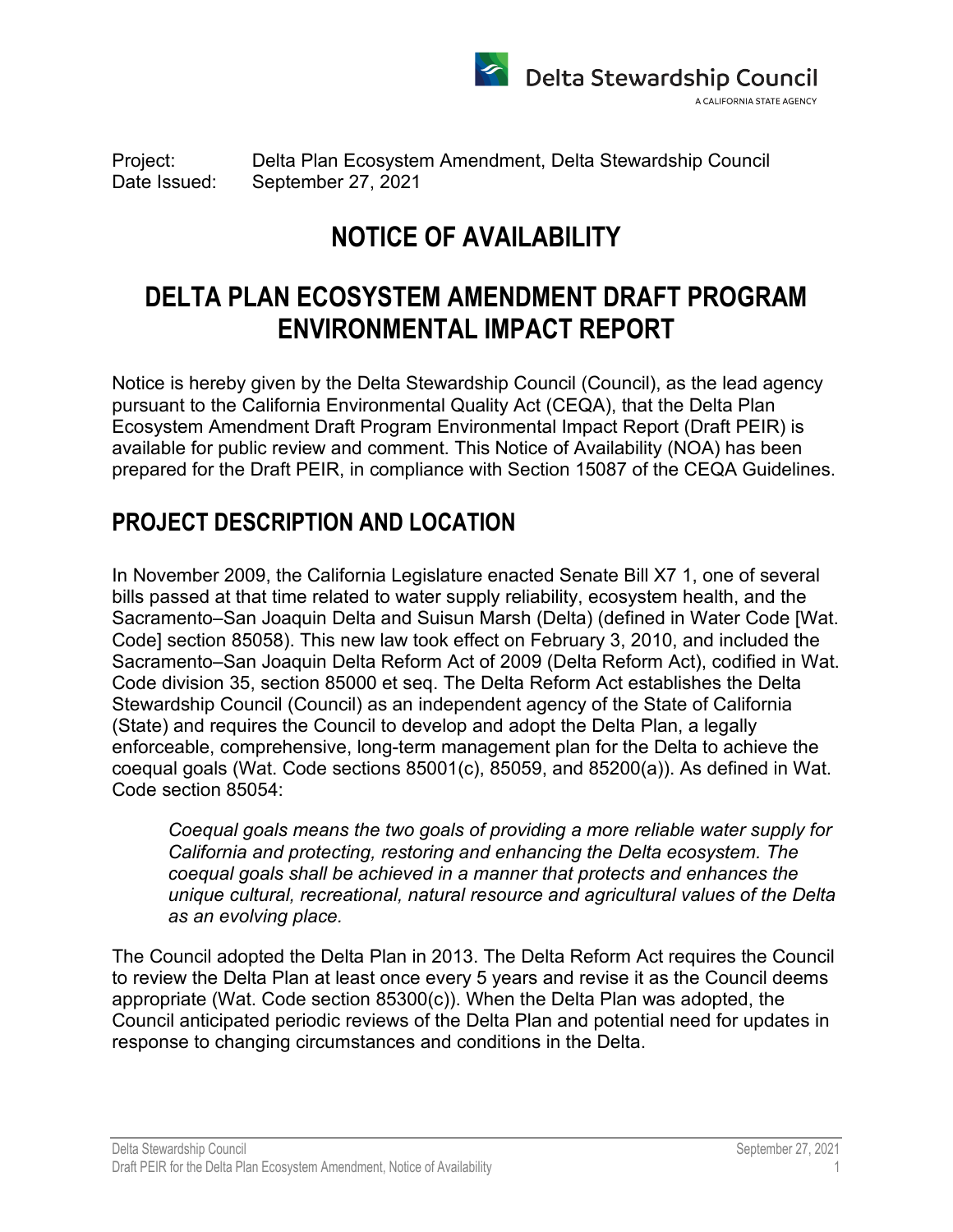The purpose of the proposed amendment to Chapter 4, *Protect, Restore, and Enhance the Delta Ecosystem*, of the Delta Plan (proposed Ecosystem Amendment or Proposed Project) is to address shifts in how conservation is being planned and implemented in the Delta.

The Proposed Project consists of new and revised Delta Plan policies, recommendations, and performance measures in Chapter 4 of the Delta Plan related to ecosystem protection, restoration, and enhancement in the Delta. In addition, the Proposed Project includes removal of some existing recommendations and performance measures.

Chapter 4 of the Delta Plan implements Wat. Code section 85022(d) and sections 85302(a), 85302(b), 85302(c), 85302(d)(1), 85302(d)(3), and 85302(e), which provide direction on implementing specific measures to promote the coequal goal of protecting, restoring, and enhancing the Delta ecosystem (Wat. Code section 85054) and the inherent objectives of that coequal goal. The coequal goal of protecting, restoring, and enhancing the Delta ecosystem is consistent with the Public Trust Doctrine and, among other things, promotes and protects fishing, recreational, and ecological public trust uses in the Delta watershed.

In addition, pursuant to Wat. Code sections 85211 and 85308(b) through (d), ecosystem performance measures in Appendix E of the Delta Plan enable the Delta Stewardship Council (Council) to track progress in meeting the objectives of the Delta Plan. The Council proposes to amend Delta Plan Appendix E to refine or remove existing performance measures and add new performance measures associated with proposed new and revised policies and recommendations in Chapter 4 of the Delta Plan.

The location of the Proposed Project is the planning area to be considered in the PEIR as defined by the purposes and uses of the Delta Plan, which are described in the Delta Reform Act. The "Primary Planning Area" is the Delta, which is defined in the Delta Reform Act (Wat. Code section 85058) as "the Sacramento–San Joaquin Delta as defined in [Wat. Code] section 12220, and the Suisun Marsh, as defined in section 29101 of the Public Resources Code." The "Extended Planning Area" is defined by the watersheds that contribute flows to the Delta (including areas within the Delta watershed upstream of the Delta, and the Trinity River watershed) and areas of California outside the Delta watershed with places of use receiving water from or conveyed through the Delta. The Primary and Extended Planning Areas for the PEIR are shown in Figure 1.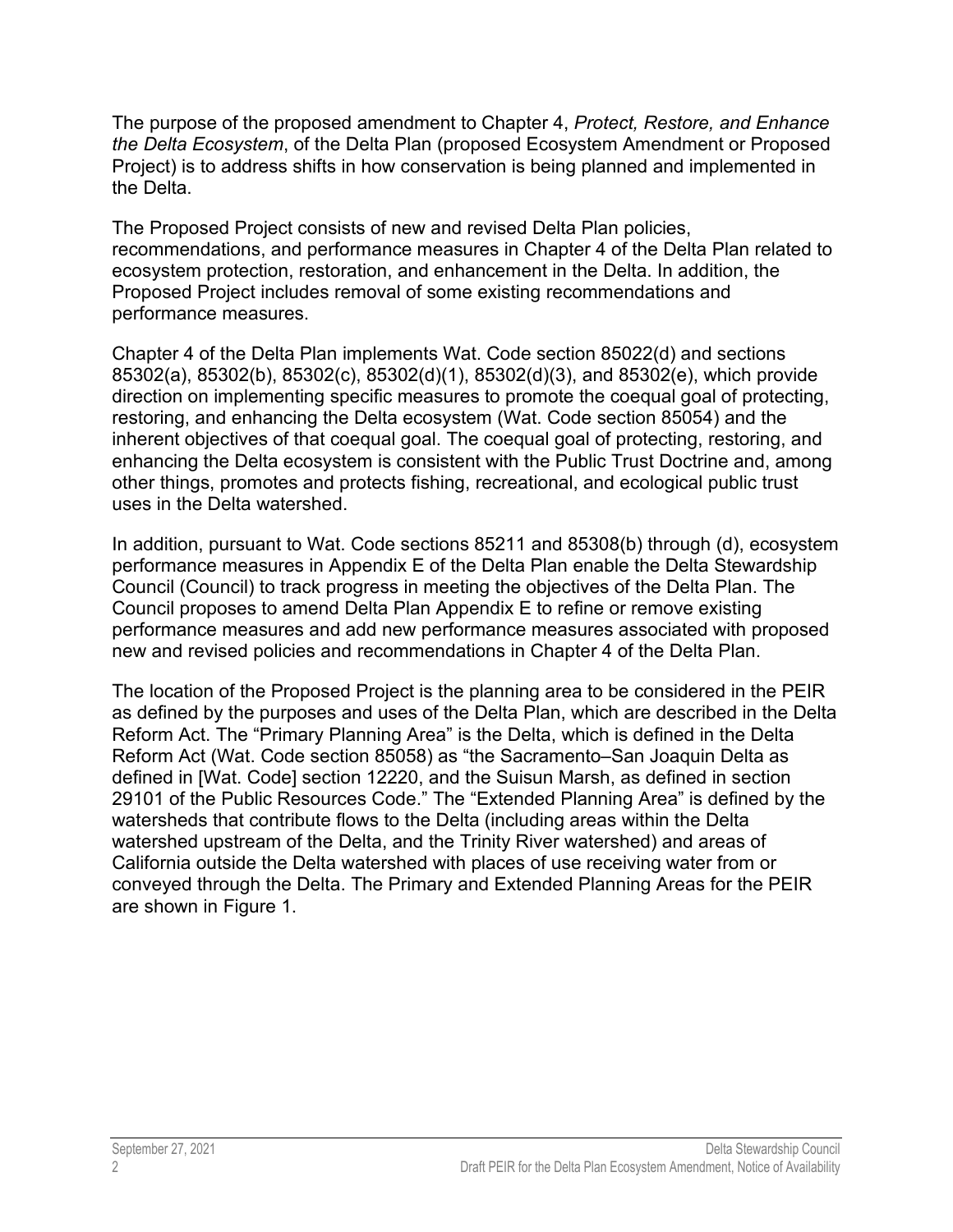

**Figure 1. Planning Area for Proposed Delta Plan Ecosystem Amendment**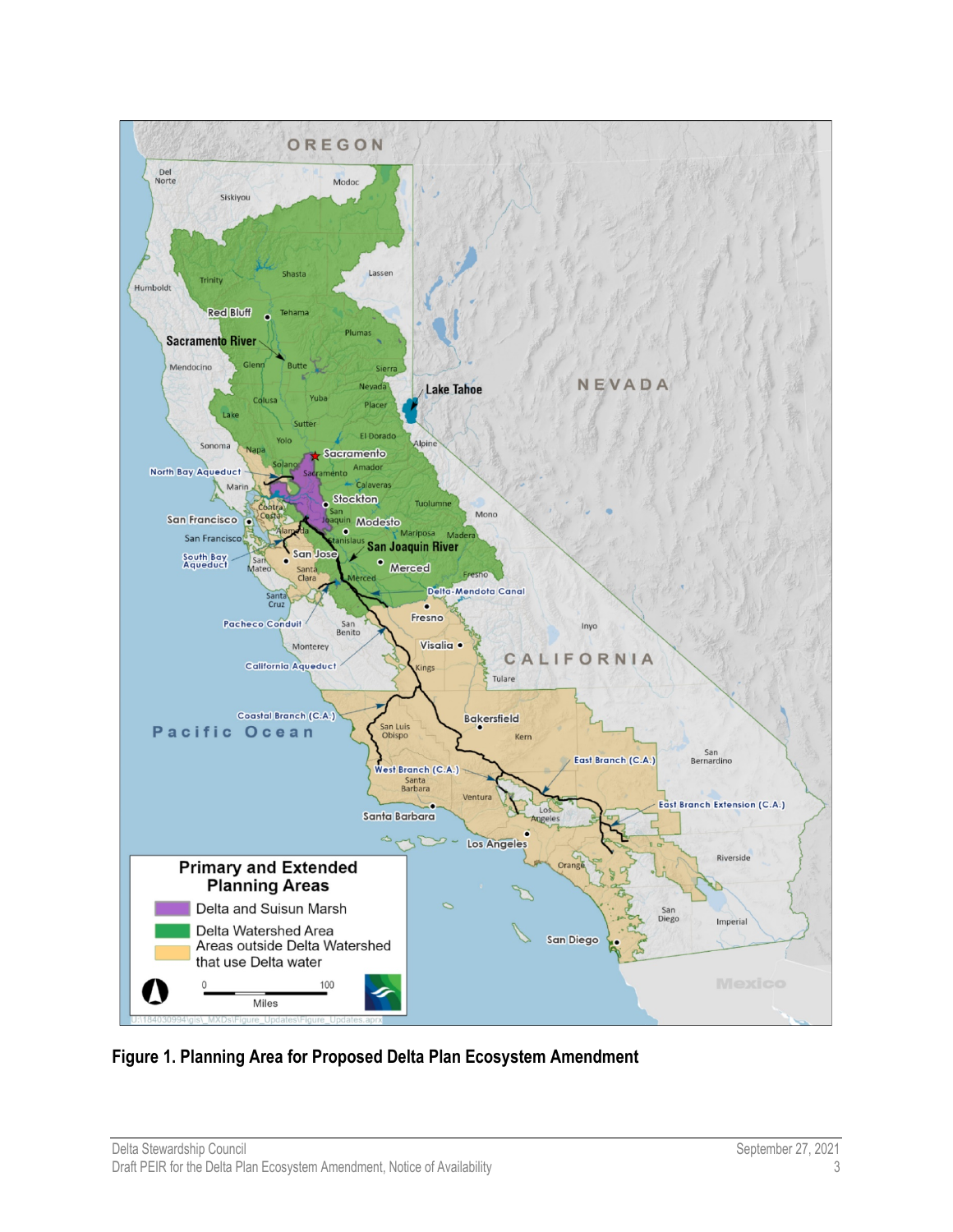## **ANTICIPATED SIGNIFICANT ENVIRONMENTAL EFFECTS**

The Draft PEIR examines the potential significant environmental effects of the Proposed Project. The Council is not proposing specific projects at specific locations, nor would the proposed amendment require or approve them. The Proposed Project, which is an amendment to the Delta Plan, is a programmatic plan for achieving the coequal goals and the eight inherent objectives in the Delta (Wat. Code section 85020). At a programmatic level, the Draft PEIR reviews the physical environmental effects of potential types and locations of reasonably foreseeable actions taken by others in response to the Proposed Project. It does not provide project-level environmental review for any specific projects because project-level CEQA review would be conducted by the lead agencies for later, specific actions undertaken in response to the Delta Plan's policies, recommendations, and performance measures. The Draft PEIR identifies significant impacts on aesthetics; agriculture and forestry resources; air quality; biological resources (aquatic and terrestrial); cultural resources; geology, soils and mineral resources; greenhouse gas emissions; hazards and hazardous materials; hydrology and water quality; land use and planning; noise; recreation; transportation; tribal cultural resources; utilities and public services; and wildfire. Implementation and enforcement of revised mitigation measures, or equally effective feasible measures, would be within the responsibility and jurisdiction of public agencies other than the Council. Therefore, identified significant impacts in the Draft PEIR would remain significant and unavoidable.

# **PRESENCE OF LISTED HAZARDOUS MATERIALS SITES**

The Primary and Extended Planning Areas contain numerous sites listed on the "Cortese List" of hazardous materials sites (California Government Code Section 65962.5). It is not known what actions taken by others in response to the proposed amendments would be located on a site listed on the Cortese List. Therefore, specific sites cannot be identified at this time, but would be addressed in the CEQA review of specific actions by other agencies in response to the Proposed Project.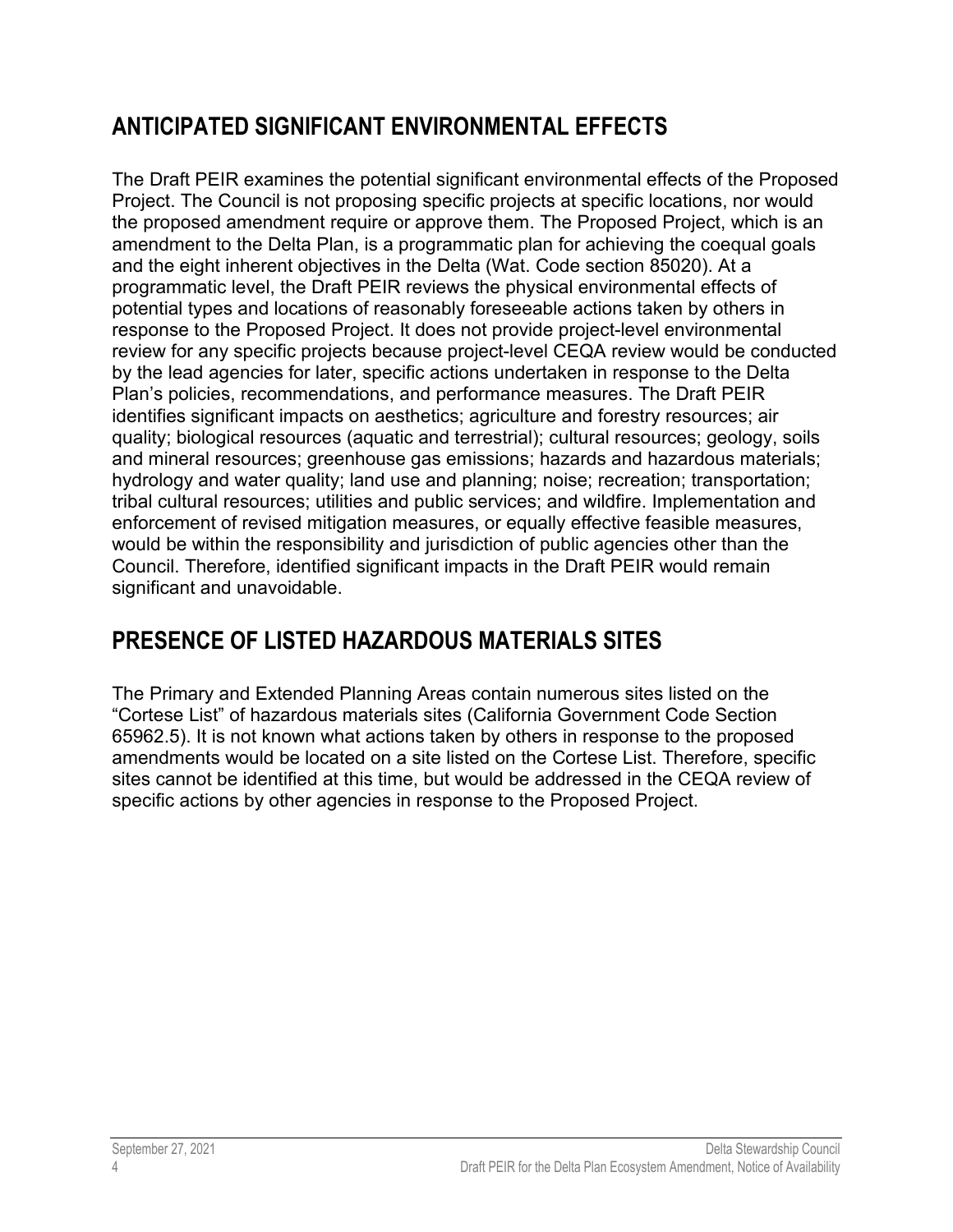#### **WRITTEN COMMENTS**

Written comments on the Draft PEIR's environmental analyses are requested and invited from responsible agencies, organizations, and interested parties. The 64-day public review period for this Draft PEIR is Monday, September 27, 2021 through 5:00 p.m. on Tuesday, November 30, 2021. During the public review period, written comments should be postmarked by Tuesday, November 30, 2021 and mailed or emailed to:

Harriet Ross, Assistant Planning Director Delta Stewardship Council 715 P Street, 15-300 Sacramento, CA 95814 Email Address: [ecosystemamendment@deltacouncil.ca.gov](mailto:ecosystemamendment@deltacouncil.ca.gov)

If you are commenting on this Draft PEIR, please use "Delta Plan Ecosystem Amendment PEIR" in the subject line. For comments by agencies and organizations, please include the name of a contact person for your agency or organization. Commenters will be automatically added to the distribution list for future notices and information about the Proposed Project environmental review process.

**All comments received, including names and addresses, will become part of the official administrative record and may be available to the public. Commenters may request the Council to withhold contact information from public disclosure, which will be honored to the extent allowable under California law. For the Council to consider withholding contact information, this request must be stated prominently at the beginning of the submitted comments.** 

### **PUBLIC MEETING**

The Delta Stewardship Council will hold a public hearing to receive comments on the Draft PEIR at the November 18, 2021 Delta Stewardship Council meeting. A meeting notice with information on the time and participation information, including if applicable, an in-person location will be published on the Council's website 10 days prior to the meeting. There will be a remote attendance option via a live webcast at [www.deltacouncil.ca.gov.](http://www.deltacouncil.ca.gov/) A stenographer will record verbal comments at the public hearing, and written comments will also be accepted.